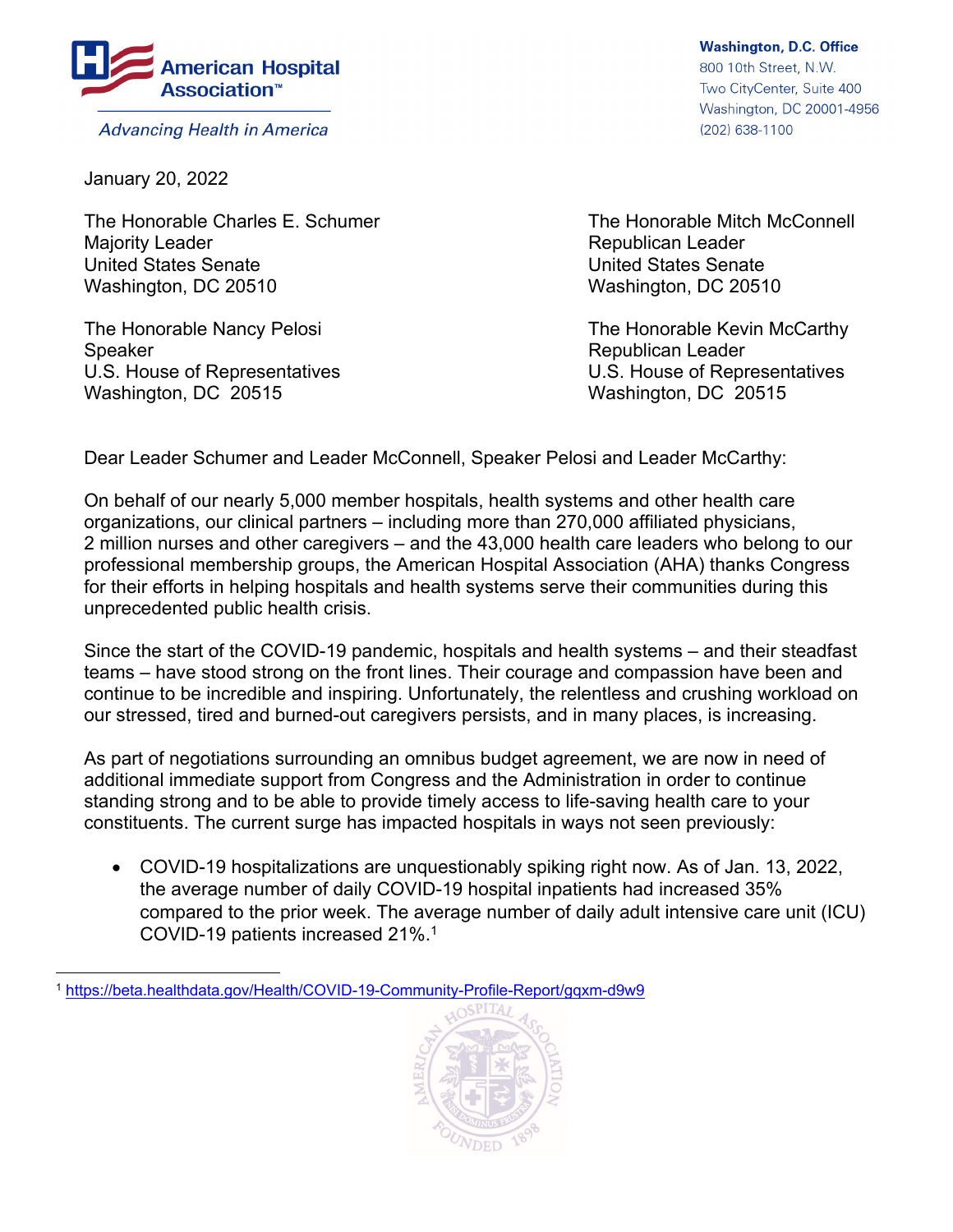The Honorable Charles E. Schumer The Honorable Mitch McConnell The Honorable Nancy Pelosi The Honorable Kevin McCarthy January 20, 2022 Page 2 of 4

 Throughout the pandemic, hospitalization surges have lagged several weeks behind total case surges. So this recent increase in hospitalizations comes several weeks after case rates began increasing. And, in fact, total and ICU hospitalizations will continue to increase for several weeks after the peak of this surge, which has not yet occurred.

During the past two years, hospitals and health systems have relied on relief provided through the Provider Relief Fund (PRF), temporary elimination of the Medicare sequester cuts and other important provisions. In addition to those continuing needs, we now need additional support to bolster our stressed and strained workforce.

We provide specific details below on important programs to assist hospitals and health systems and the courageous staff who work there. We look forward to working with you on the continuing needs of hospitals and health systems and the patients and communities they serve.

## **PROVIDER RELIEF FUND**

At the outset of the pandemic, Congress established the PRF, which was intended to help health care providers mitigate their financial losses and meet the unique challenges that affected the communities they serve. To date, there have been more than 65 million cases of COVID-19 in the U.S. and more than 850,000 deaths. The PRF is comprised of \$178 billion allocated to all providers, and there is an additional, separate \$8.5 billion targeted to rural providers. Most of these funds have been disbursed through several tranches and targeted payments with strict guardrails as to how and in what timeframe they could be used.

While the PRF has been a lifeline for health care providers, **no distributions from the PRF have been made or announced for expenses related to the delta or omicron variant surges**, despite steep increases in cases, hospitalizations and deaths. The lack of PRF dollars to address issues wrought by the delta and omicron surges has left many hospitals facing overwhelming financial and operational challenges. Compounding this issue has been uncertainty and confusion around the federal rules for previously allotted PRF funding that have hindered many providers from using the funds within the allotted timeframes.

**We ask that Congress urge the Administration to immediately distribute and account for the remaining funds in the PRF, including extending the deadline for spending funds and allowing the funds to be used for expenses associated with additional security measures and training to allow each of our nation's hospitals to overcome its unique challenges.** 

**Additionally, we ask that Congress provide additional PRF dollars in the amount of \$25 billion to health care providers who continue to have lost revenues and increased expenses due to the tremendous financial strain that the delta and omicron variant are causing.**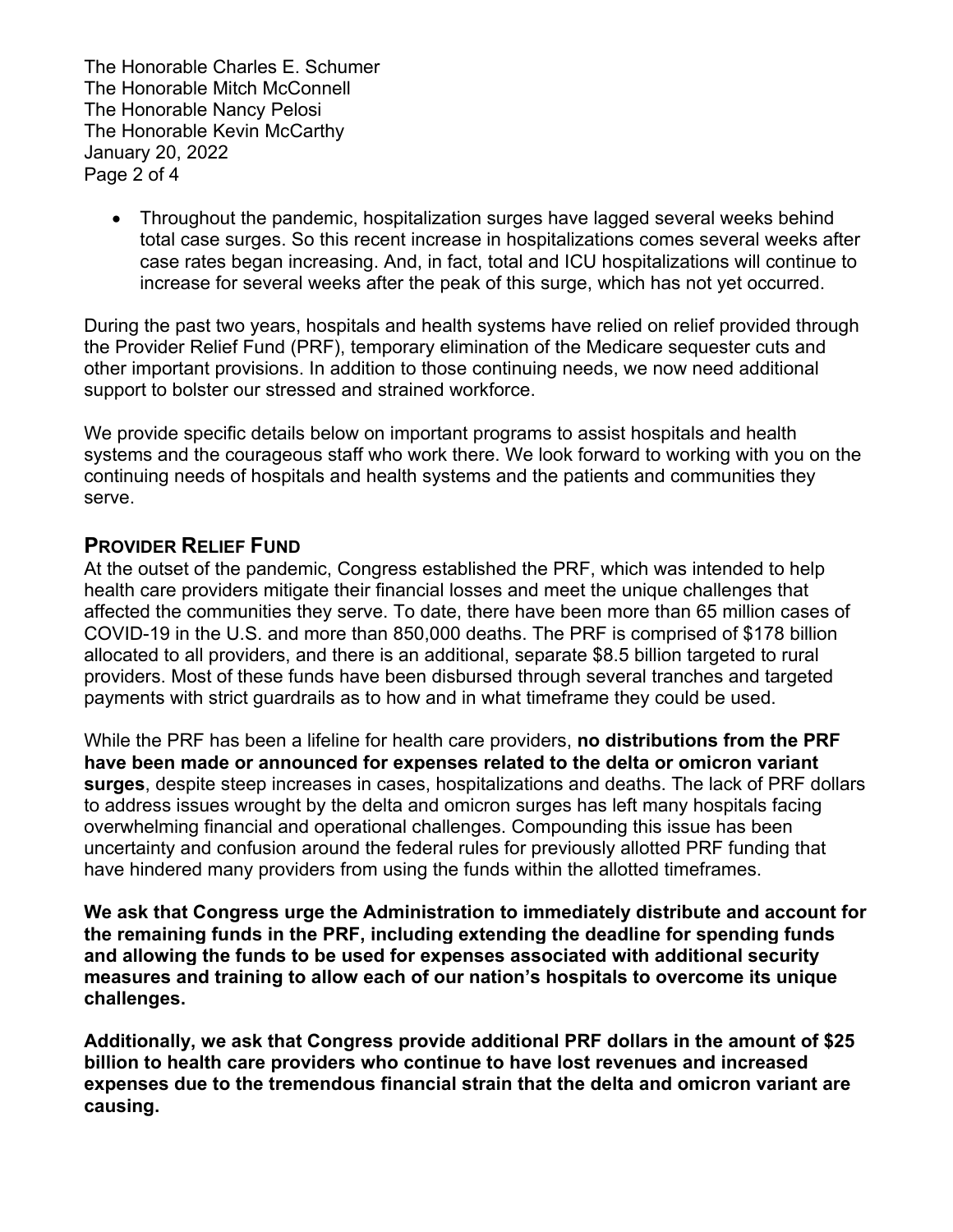The Honorable Charles E. Schumer The Honorable Mitch McConnell The Honorable Nancy Pelosi The Honorable Kevin McCarthy January 20, 2022 Page 3 of 4

## **MEDICARE SEQUESTER RELIEF**

The AHA appreciates that Congress, as recently as December, has on a bipartisan basis, halted harmful and imminent Medicare cuts to hospitals and physicians by eliminating a 2% Medicare reduction until April 2022 and then lowering the cut to 1% for an additional three months. The pandemic has put severe financial pressure on hospitals, including, but not limited to: higher expenses for labor, drugs and supplies; the astronomical costs of preparing for a surge of COVID-19 patients; months of essential hospital revenue being erased due to the combination of a forced shutdown and slowdown of regular operations for non-emergent care; and the high cost of treating COVID-19 cases, which tend to be incredibly resource intensive.

**Now is not the time to be reducing payments to hospitals. We ask that you extend the Medicare sequester relief until the end of the COVID-19 public health emergency or Dec. 31, 2022, whichever is later.**

## **MEDICARE ACCELERATED AND ADVANCE PAYMENTS**

In March 2020, both the Centers for Medicare & Medicaid Services (CMS) and Congress made changes to the existing Accelerated and Advance Payments Programs to provide additional benefits and flexibilities due to the COVID-19 pandemic. Subsequently, Congress amended the repayment terms for all providers and suppliers who requested and received accelerated and advance payment(s) during the COVID-19 public health emergency.

These payments have served as a critical lifeline to hospitals and health systems, providing crucial funding to support the front-line heroes treating patients, build new sites of care to minimize the spread of the virus, and purchase the ventilators, drugs and supplies to care for the critically ill. However, the requirement to repay these funds places hospitals and health systems back in financial jeopardy while they work to recover from this unprecedented pandemic. **We ask that Congress suspend repayments for six months and allow for recoupment after the repayment suspension at 25% of Medicare claims payments for the following 12 months.** 

## **340B HOSPITAL ELIGIBILITY**

The COVID-19 pandemic has altered hospitals' payer mix, which for some hospitals has temporarily lowered their disproportionate share hospital (DSH) percentage. These changes have unfortunately threatened the ability of some hospitals to maintain their eligibility for the 340B Drug Pricing Program – a vital program that allows participating hospitals to stretch their resources to provide comprehensive services to their patients.

**Congress should act to ensure that 340B hospitals participating in the program who may have experienced changes to their DSH adjustment percentage in fiscal year 2020 or fiscal year 2021 due to the COVID-19 pandemic retain their 340B eligibility**. Hospitals